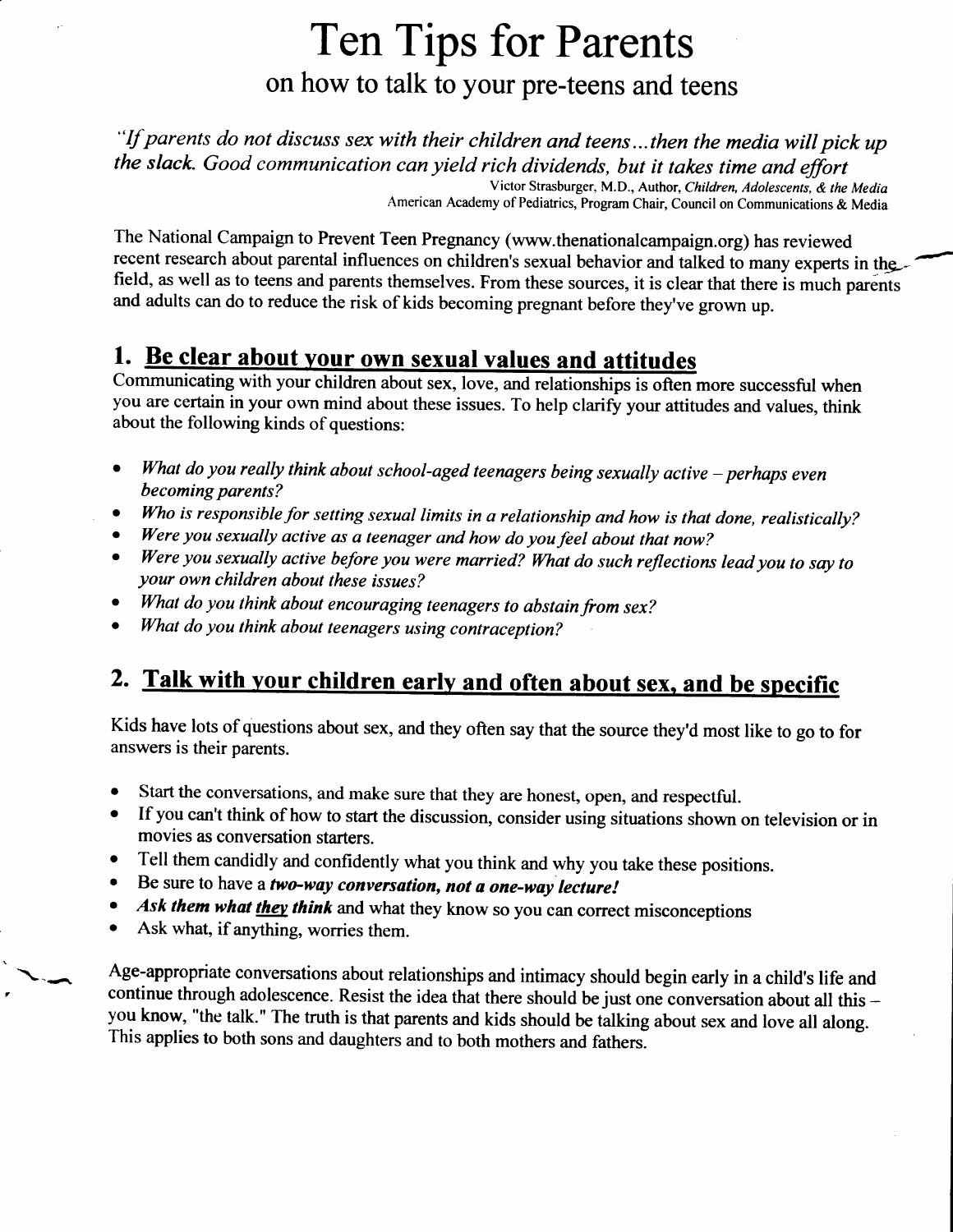Tell them about love and sex, and what the difference is. Talk about the reasons that kids (and adults) find sex interesting and enticing. If you discuss only the "downsides" of unplanned pregnancy and disease, you will miss many of the issues on teenagers' minds (such as those on the next page).

# Here are the kinds of questions kids say they want to discuss:

- $\bullet$  How do I know if I'm in love?
- Will sex bring me closer to my girlfriend/boyfriend?
- $\bullet$  How will I know when I'm ready to have sex? Should I wait until marriage?
- $\bullet$  Will having sex make me popular? Will it make me more grown-up?
- How do I tell my boyfriend that I don't want to have sex without losing him or hurting his feelings?
- How do I manage pressure from my girlfriend to have sex? How does contraception work? Are some methods better than others? Are they safe?
- Can you get pregnant the first time?

In addition to being an "askable parent," be a parent with a point of view. Tell your children what you think. Don't be reluctant to say, for example (but substitute your own beliefs):

- I think kids in high school are too young to have sex, especially because it's so risky nowadays.
- Our family's religion says that sex should be an expression of love within marriage. Finding yourself in a sexually charged situation is not unusual; you need to think about how you'll handle it in advance.
- $\bullet$  Have a plan. Will you say "no"? Will you use contraception? How will you talk about all this with your partner?
- $\bullet$  It's okay to think about sex and to feel sexual desire. Everybody does! But it's not okay to get pregnant/get somebody pregnant as a teenager.
- Whenever you do have sex, always use protection against pregnancy and sexually-transmitted diseases until you are ready to have a child.
- One of the many reasons I'm concerned about teens drinking or using drugs is that it often leads to unprotected sex.
- (For boys) Having a baby doesn't make you a man. Being able to wait and acting responsibly does.
- $\bullet$  (For girls) You don't have to have sex to keep a boyfriend. If sex is the price of a close relationship, find someone else.

## By the way, research has shown again and again that talking with your children about sex does not encourage them to become sexually active.

#### 3. Supervise and monitor vour children and adolescents

- r Establish rules, curfews, and standards of expected behavior, preferably tbrough an open process of family discussion and respectful communication.
- If your children get out of school at 3 p.m. and you don't get home from work until 6 p.m., who is responsible for making certain that your children are not only safe during those hours, but also are engaged in useful activities?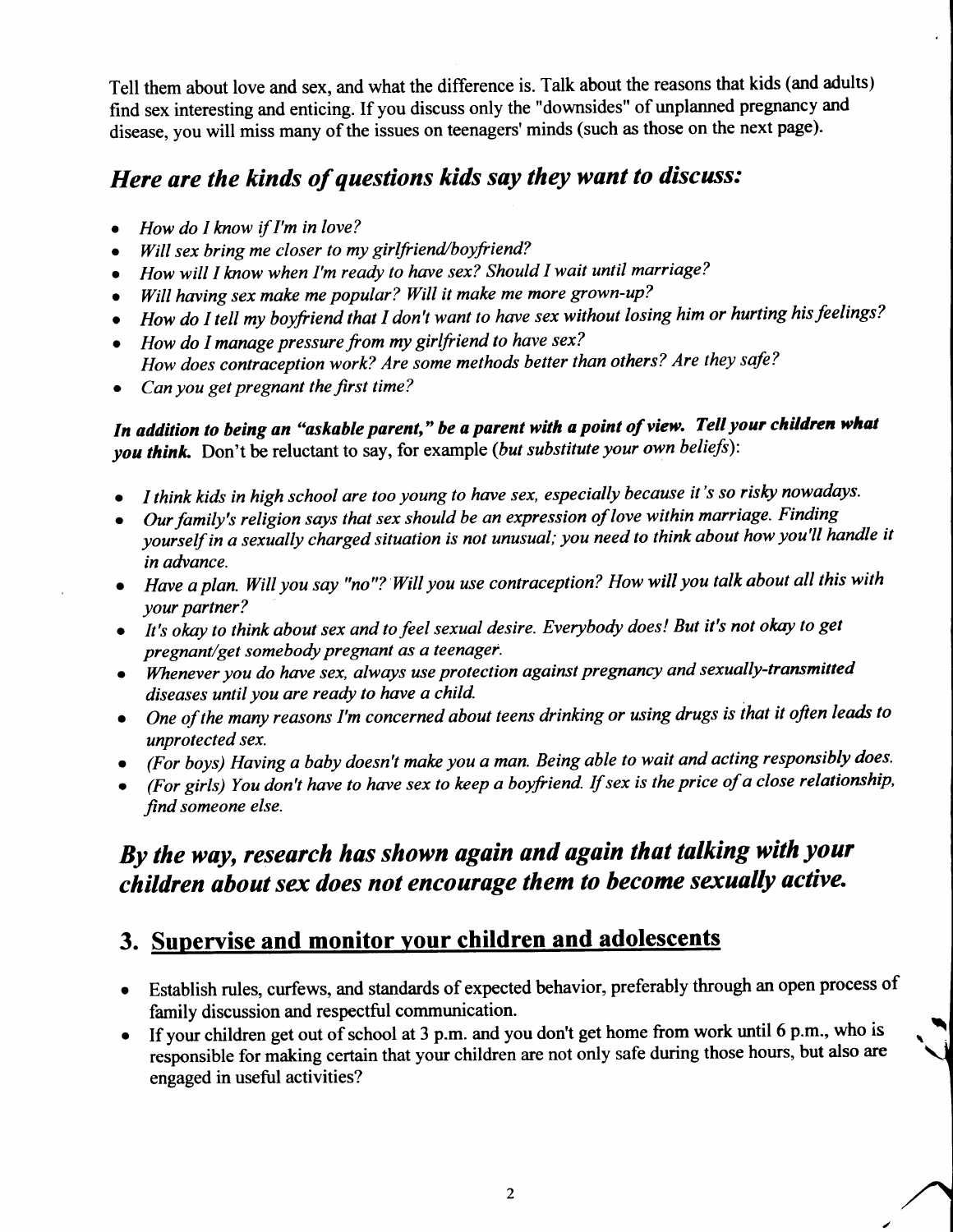Where are they when they go out with friends? Are there adults around who are in charge? Supervising and monitoring your kids' whereabouts doesn't make you a nag; it makes you a parent.

#### 4. Know vour children's friends and their families

- Friends have a strong influence on each other, so help your children and teenagers become friends with kids whose families share your values.
- . Arrange to meet with the parents of your children's friends to establish common rules and expectations.
- Welcome your children's friends into your home and talk to them openly.

### 5. Discourage early, frequent, and steady dating

Group activities among young people are fine and often fun, but allowing teens to begin steady, oneon-one dating much before age 16 can lead to trouble. Let your child know about your strong feelings about this throughout childhood - don't wait until your young teen proposes a plan that differs from your preferences in this area; otherwise, he or she will think you just don't like the particular person or invitation.

#### 6. Take a strong stand against your daughter dating a boy significantly older than she is

And don't allow your son to develop an intense relationship with a girl much younger than he is. Older guys can seem glamorous to a young girl - sometimes they even have money and a car to boot! But the risk of matters getting out of hand increases when the guy is much older than the girl. Try setting a limit of no more than a two- (or at most three-) year age difference. The power differences between younger girls and older boys or men can lead girls into risky situations, including unwanted sex and sex with no protection.

7. Help your teenagers to have options for the future that are more attractive than early pregnancy and parenthood. The chances that your children will delay sex, pregnancy, and parenthood are significantly increased if their futures appears bright. This means helping them set meaningful goals for the future, talking to them about what it takes to make future plans come true, and helping them reach their goals

## 8. Let your kids know that you value education highly

Encourage your children to take school seriously and set high expectations about their school performance. School failure is often the first sign of trouble that can end in teenage parenthood. Be very attentive to your children's progress in school and intervene 'early if things aren't going well.

\

#### 9. Know what your kids are watching, reading, and listening to

The media (television, radio, movies, music videos, magazines, video games, the Internet) are chock full of material sending the wrong messages. The sex act rarely has meaning, disease or unplanned